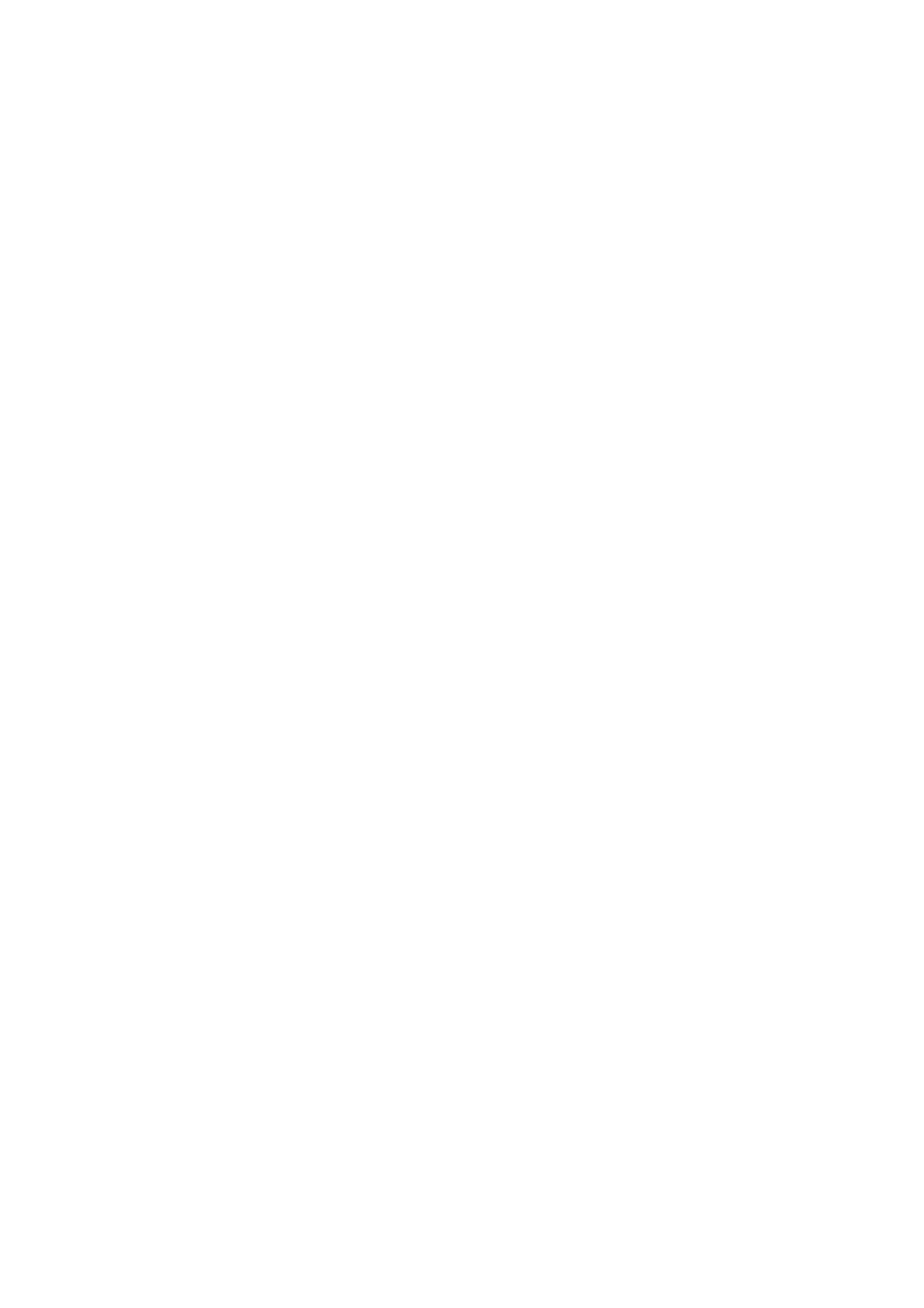# **Progress report on the CODA project**

Prepared by K. Macleod and P.S. Hammond. Sea Mammal Research Unit, University of St Andrews, St Andrews, Fife KY16 8LB, UK

#### **1 Introduction**

In 2005, the SCANS-II (Macleod *et al.*, 2006) project followed up on the SCANS 1994 (Hammond *et al.*, 2002) project to survey the North Sea and wider continental shelf waters of the European Atlantic to generate estimates of cetacean abundance, primarily for harbour porpoise. The survey area included the original ASCOBANS Agreement Area. Information from a current project, Cetacean Offshore Distribution and Abundance in the European Atlantic (CODA), is relevant to the newly agreed extended ASCOBANS Agreement Area.

The principal objective of CODA is to estimate cetacean abundance in offshore European Atlantic waters; focal species are common dolphin, bottlenose dolphin, fin whale and deep diving species. The project will also develop further the management framework developed under SCANS-II to assess the impact of bycatch and to determine safe bycatch limits for common dolphin. Other objectives are to investigate habitat preferences for common dolphins and other species as data allow and to obtain information on distribution and abundance of sperm whales and other deep diving species to contribute to our understanding of the impact of industrial and military seismic and sonar activities. Surveys were carried out during summer 2007 and information on sightings distribution is presented. The data are currently being analysed to generate abundance estimates.

### **2 CODA surveys: July 2005**

In July 2007, the CODA surveys were carried out to generate new estimates of cetacean abundance in European Atlantic offshore waters, beyond the continental shelf. The survey area extended from approximately 61° - 42°N and 1° - 18°W. The survey methods used were the same as those used for the SCANS-II surveys in 2005. Double platform line transect surveys were carried out on all ships, requiring two teams of observers, a primary and tracker, on each. This method allows the analyses to account for the probability of detection on the transect line to be less than one and for responsive movement of animals to the ship, eliminating these sources of bias in the abundance estimates.

#### *2.1 Visual survey*

Five ships covered 11 417km (Figure 1) of transects in an area of 967 538km<sup>2</sup>. All survey ships covered at least 75% of the designed transects in Beaufort seastates 1-4. Sightings amounted to almost 1 500 encounters of seventeen species from all ships combined (Table 1). All sightings recorded on the primary platform are shown in Figure 2. Fin whale encounters were greatest and centred in the western Bay of Biscay (Figure 3). Sightings of large whales were frequent but observers detected them as blows some distance from the vessel, which proved difficult to identify to species. Common dolphins occurred mainly in the southern part of the survey area (Figure 3), particularly in the Bay of Biscay. Other species, such as sperm whales, were seen throughout the area. Three Ziphiid species were recorded; Cuvier's beaked whale, Sowerby's beaked whale and the northern bottlenose whale.

#### *2.2 Acoustic survey*

High frequency (harbour porpoise) data were collected from all CODA ships and from within all four CODA survey blocks. A total of 36137.18 minutes (602 hours / 771 files) of HF acoustic data was collected (Figure 4). Dolphin click trains were detected within all four blocks and a single harbour porpoise click train was detected in CODA block 2. Medium frequency recordings were also collected from all CODA ships throughout the area. A total of 38658.76 minutes (644 hours / 5459 files) of MF recordings was collected, and these are currently being post processed with sperm whale and beaked whale detection parameters.

#### **3 Abundance estimation**

A workshop took place in January 2007 to progress the analysis of the visual survey data. The data will be analysed to estimate abundance using two methods; 1) Mark Recapture Distance Sampling (MRDS) and 2) Density Surface Modelling (DSM). Abundance will not be estimated for all species because the numbers of sightings, particularly duplicates, were too small for some. Abundance will be estimated by these methods for common dolphins, striped dolphins and fin whales. Abundance will also be generated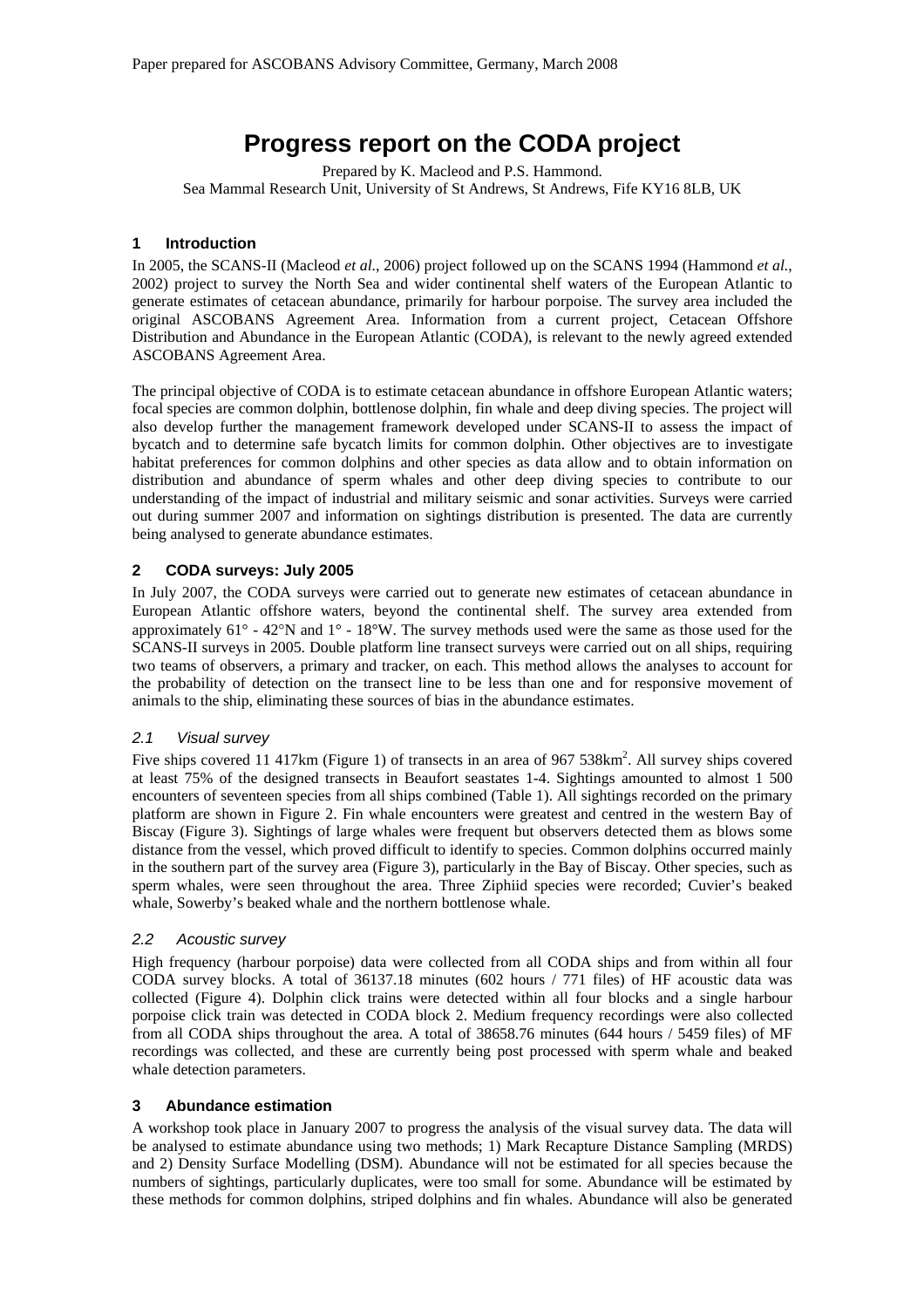for pilot whales, sperm whales and bottlenose dolphins but conventional distance sampling methods might be used if sample sizes do not allow a good fit of the detection function using MRDS. The estimates of abundance from the MRDS analysis will be completed by mid-May 2008. The DSM analysis will be completed by August 2008.

The DSM will also identify important environmental characteristics that influence the distribution and density of cetaceans. Geostatistical methods will be used to investigate habitat preferences of cetaceans as an alternative and comparative approach to the DSM.

| Species                       | Primary<br><b>Sightings</b> | Tracker<br>Sightings | Duplicates       |                |          | Total      |
|-------------------------------|-----------------------------|----------------------|------------------|----------------|----------|------------|
|                               |                             |                      | Definite         | Possible       | Remote   | Duplicates |
| Big cetacean                  |                             | 3                    | 0                | 0              | 0        |            |
| Bottlenose dolphin            | 23                          | 28                   | 10               | $\theta$       |          | 12         |
| <b>Blue</b> whale             |                             | $\Omega$             | $\overline{0}$   | $\theta$       | 0        |            |
| Cuvier's beaked whale         | 6                           | 11                   | $\overline{2}$   | $\theta$       | 0        |            |
| Common dolphin                | 106                         | 86                   | 40               | 3              | $\Omega$ | 43         |
| Common/striped dolphin        | 30                          | 59                   | 13               | $\overline{2}$ | $\Omega$ | 15         |
| False killer whale            | 0                           |                      | $\boldsymbol{0}$ | 0              | 0        | $\Omega$   |
| Fin/Sei whale                 |                             |                      |                  |                | 0        |            |
| Fin whale                     | 195                         | 241                  | 80               | 9              |          | 90         |
| Harbour porpoise              |                             |                      | $\Omega$         | $\Omega$       | $\Omega$ |            |
| Killer whale                  | 0                           | 3                    | $\overline{0}$   | 0              | 0        |            |
| Lagenorhynchus sp.            | 0                           | 1                    | $\overline{0}$   | $\theta$       | 0        | 0          |
| Long-finned pilot whale       | 46                          | 61                   | 16               | $\mathfrak{I}$ |          | 19         |
| Long/short-finned pilot whale | 3                           | 3                    | $\overline{2}$   | 0              | C        |            |
| Medium cetacean               | 13                          | 13                   | $\overline{0}$   | 0              |          |            |
| Minke whale                   | 15                          | 11                   | $\overline{2}$   |                | 0        |            |
| Northern Bottlenose whale     |                             | $\overline{2}$       | $\overline{0}$   | $\theta$       | 0        |            |
| Patterned dolphin             | $\overline{\mathcal{L}}$    | 5                    | $\overline{0}$   | $\theta$       | $\theta$ | 0          |
| Risso's dolphin               | $\overline{c}$              | 1                    | $\overline{0}$   | 0              | 0        |            |
| Small cetacean                | 4                           | $\overline{0}$       | $\overline{0}$   | $\theta$       | 0        |            |
| Sowerby's beaked whale        | 5                           | 4                    | $\overline{2}$   | $\overline{0}$ | $\Omega$ |            |
| Striped dolphin               | 33                          | 38                   | 16               |                | $\Omega$ | 17         |
| Sperm whale                   | 34                          | 48                   | 17               | $\theta$       | 0        | 17         |
| Sei whale                     | 12                          | 13                   | 7                | 0              | 0        |            |
| Unidentified dolphin          | 14                          | 36                   | 3                |                | 0        |            |
| Unidentified beaked whale     | 11                          | 13                   | $\overline{c}$   |                | 0        |            |
| Unidentified whale            | 107                         | 88                   | 15               | 9              | $\Omega$ | 24         |
| Whitesided dolphin            | 14                          | 8                    | 2                | 0              | 0        |            |
| <b>Total</b>                  | 685                         | 785                  | 230              | 30             | 5        | 265        |

*Table 1: Summary of sightings from all ships by platform.* 

*Table 2. Number of high frequency acoustic detections. Key: MC – Mars Chaser; RA – Rari; GE – Germinal; IN – Investigador; CS – Cornide de Saavedra* 

| <b>CODA Blocks</b> | Ship   | Delphinid click trains <sup>1</sup> | Single track harbour<br>porpoise click trains |  |
|--------------------|--------|-------------------------------------|-----------------------------------------------|--|
|                    |        | 70                                  |                                               |  |
|                    | RA/GE  |                                     |                                               |  |
| 3 & 4              | IN /CS |                                     |                                               |  |

<sup>1</sup> Click trains can represent one animal or more than one animal.

l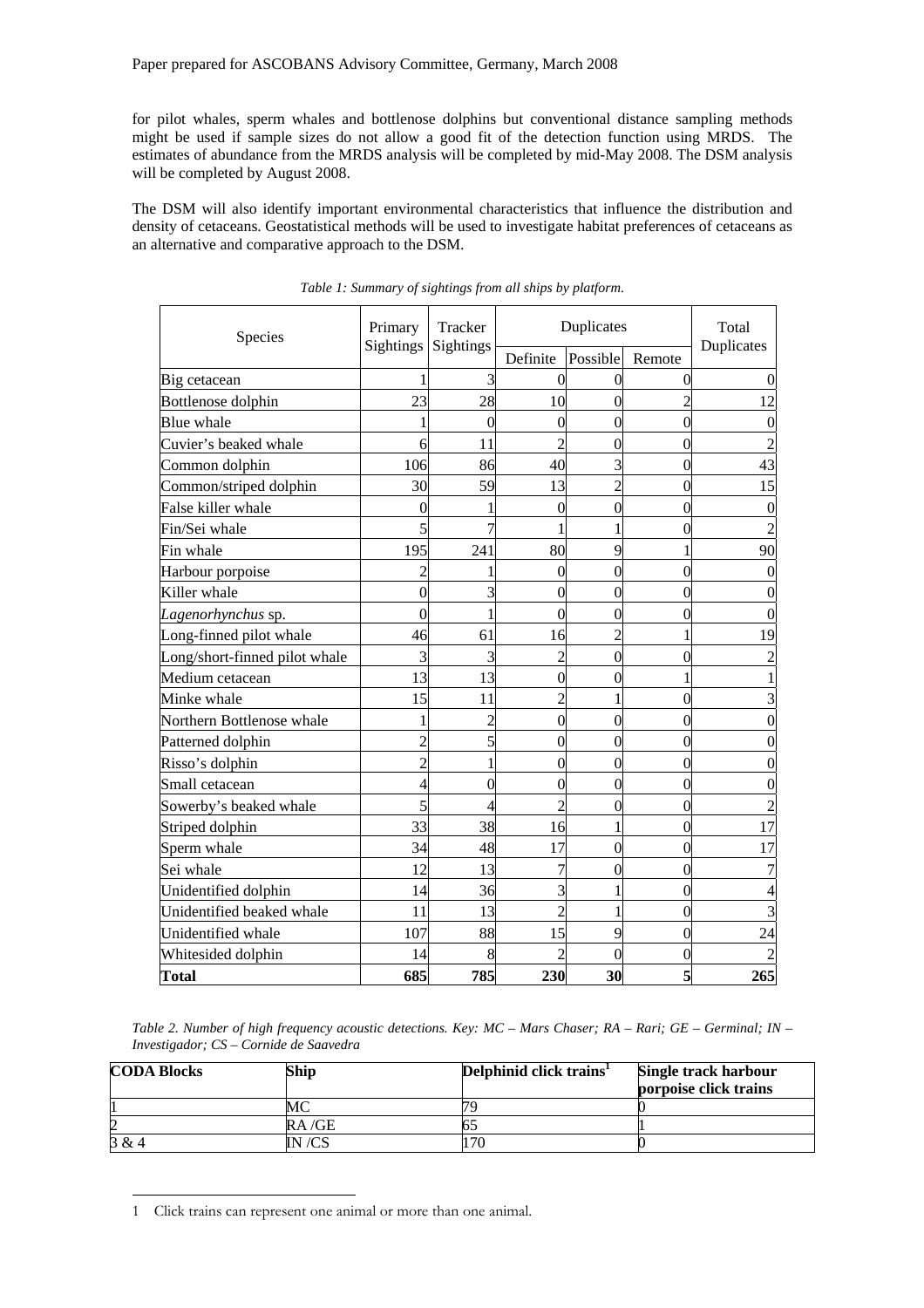

*Figure 1: CODA survey area and effort, July 2007* 

*Figure 2: Sightings by primary platform observers on all ships* 



*Figure 3: Distribution of common dolphins and fin whales.*